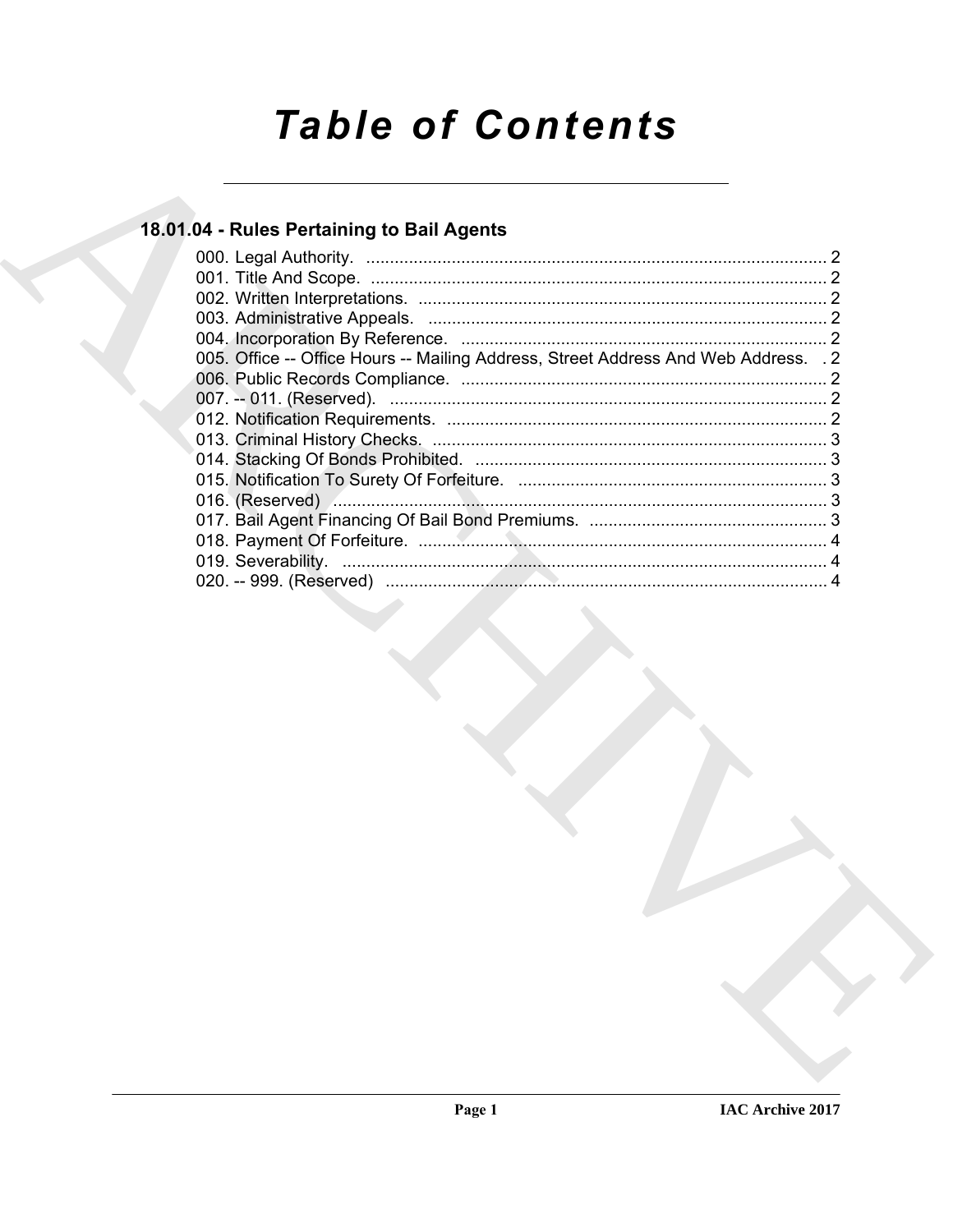#### **IDAPA 18 TITLE 01 CHAPTER 04**

#### **18.01.04 - RULES PERTAINING TO BAIL AGENTS**

#### <span id="page-1-1"></span><span id="page-1-0"></span>**000. LEGAL AUTHORITY.**

This rule is promulgated pursuant to the authority vested in the director under Sections 41-211 and 41-1037 through 41-1045, Idaho Code. (4-7-11)

#### <span id="page-1-2"></span>**001. TITLE AND SCOPE.**

**01. Title**. This rule shall be cited in full as Idaho Department of Insurance Rule IDAPA 18.01.04, "Rules Pertaining to Bail Agents."

**CHAPTER 64**<br> **CHARCH ATTIONITY:** in the nuberity vanited in the direction wave Sections 41.211 and 41.1037 decays<br>
THE ARCHI[V](http://www.doi.idaho.gov)E STREET IN the distribution of the state section of the state section of the state of the main **02. Scope**. The provisions of this rule shall apply to all bail agents, as defined by Section 41-1038, Idaho Code. This rule is supplementary to other rules and laws regulating insurance producers, and all other rules of the department and provisions of title 41, Idaho Code, applicable to insurance producers shall also apply to bail agents.  $(4-7-11)$ 

#### <span id="page-1-3"></span>**002. WRITTEN INTERPRETATIONS.**

In accordance with Section 67-5201(19)(b)(iv), Idaho Code, this agency may have written statements which pertain to the interpretation of the rules of this chapter, or to the documentation of compliance with the rules of this chapter. These documents will be available for public inspection and copying at cost in the main office and each regional or district office of this agency. district office of this agency.

#### <span id="page-1-4"></span>**003. ADMINISTRATIVE APPEALS.**

All administrative appeals shall be governed by Title 41, Chapter 2, Idaho Code, the Idaho Administrative Procedures Act, Title 67, Chapter 52, Idaho Code, and IDAPA 04.11.01, "Idaho Rules of Administrative Procedure of the Attorney General - General provisions." (4-7-11)

#### <span id="page-1-5"></span>**004. INCORPORATION BY REFERENCE.**

There are no documents incorporated by reference. (4-7-11)

#### <span id="page-1-6"></span>**005. OFFICE -- OFFICE HOURS -- MAILING ADDRESS, STREET ADDRESS AND WEB ADDRESS.**

**01. Office Hours**. The Department of Insurance is open from 8 a.m. to 5 p.m. except Saturday, Sunday (4-7-11) and legal holidays.

**02. Mailing Address**. The department's mailing address is: Idaho Department of Insurance, P.O. Box 83720, Boise, ID 83720-0043.

**03** Street Address. The principal place of business is 700 West State Street, 3<sup>rd</sup> Floor, Boise, ID<br>(4-7-11)  $83720-0043.$  (4-7-11)

**04. Web Site Address**. The department's website is http://www.doi.idaho.gov. (4-7-11)

#### <span id="page-1-7"></span>**006. PUBLIC RECORDS COMPLIANCE.**

Any records associated with these rules are subject to the provisions of the Idaho Public Records Act, Title 74, Chapter 1, Idaho Code. (4-7-11) Chapter 1, Idaho Code.

#### <span id="page-1-8"></span>**007. -- 011. (RESERVED).**

#### <span id="page-1-10"></span><span id="page-1-9"></span>**012. NOTIFICATION REQUIREMENTS.**

<span id="page-1-11"></span>**01.** Notice of Changes Required. A bail agent licensed pursuant to Section 41-1039, Idaho Code, shall tely notify the Department of Insurance in writing of any the following: (4-7-11) immediately notify the Department of Insurance in writing of any the following: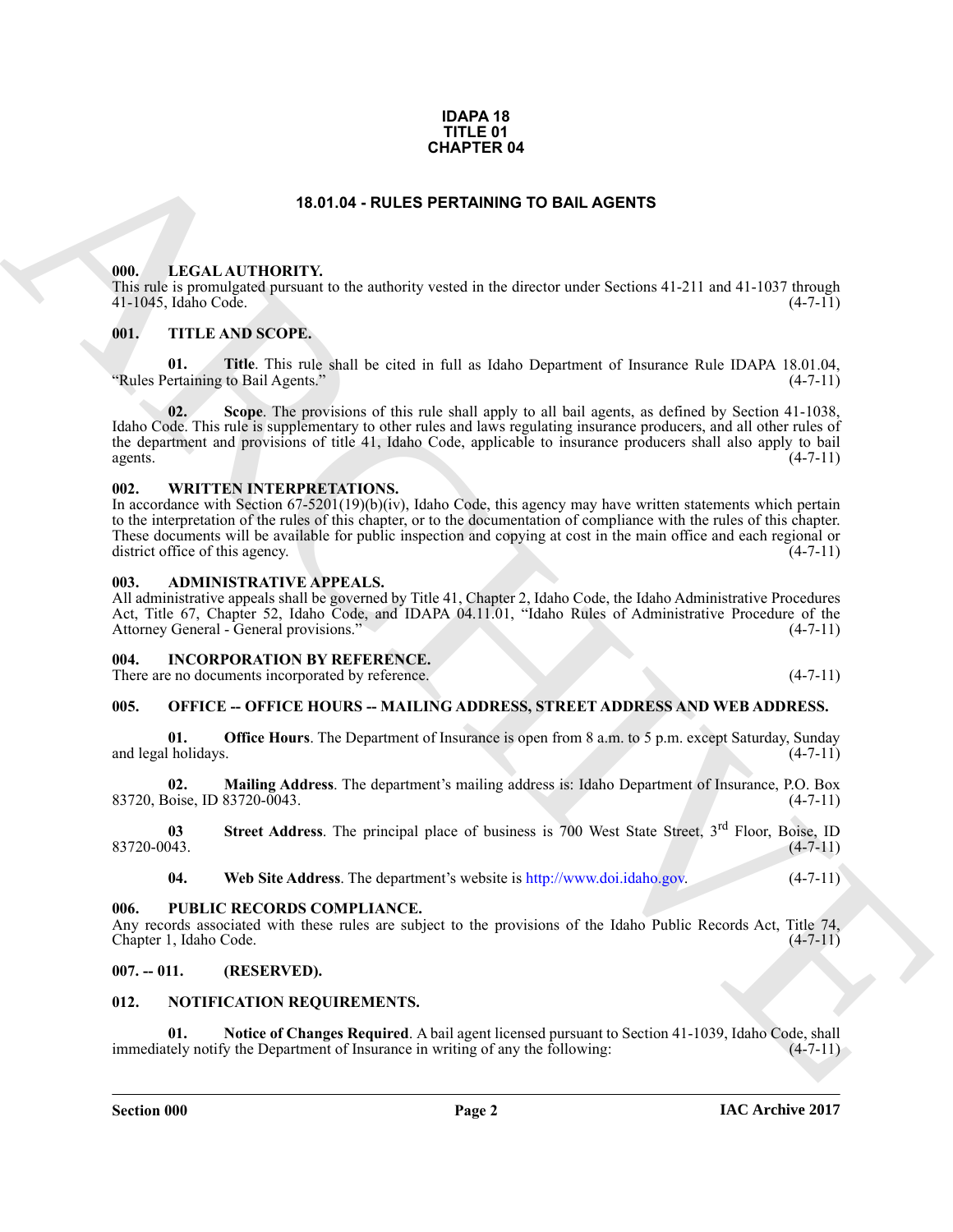|                    | <b>Department of Insurance</b>                                                                                                                                                                                                                                                                                                                                                                                                                                                                                                                                                                                                                                                                                                                            | <b>Rules Pertaining to Bail Agents</b> |
|--------------------|-----------------------------------------------------------------------------------------------------------------------------------------------------------------------------------------------------------------------------------------------------------------------------------------------------------------------------------------------------------------------------------------------------------------------------------------------------------------------------------------------------------------------------------------------------------------------------------------------------------------------------------------------------------------------------------------------------------------------------------------------------------|----------------------------------------|
| a.                 | Change of bail agent's name;                                                                                                                                                                                                                                                                                                                                                                                                                                                                                                                                                                                                                                                                                                                              | $(4-7-11)$                             |
| $\mathbf{b}$ .     | Change of bail agent's current business address;                                                                                                                                                                                                                                                                                                                                                                                                                                                                                                                                                                                                                                                                                                          | $(4-7-11)$                             |
| c.                 | Change of bail agent's current business phone number or business e-mail address if any; $(4-7-11)$                                                                                                                                                                                                                                                                                                                                                                                                                                                                                                                                                                                                                                                        |                                        |
| d.<br>appointment; | Change of name or address of any surety insurance company for which the bail agent has an active                                                                                                                                                                                                                                                                                                                                                                                                                                                                                                                                                                                                                                                          | $(4-7-11)$                             |
| e.<br>company;     | Cancellation by a surety insurance company of a bail agent's authority to write bonds for that                                                                                                                                                                                                                                                                                                                                                                                                                                                                                                                                                                                                                                                            | $(4-7-11)$                             |
| f.                 | Any new affiliation with a bail bond agency;                                                                                                                                                                                                                                                                                                                                                                                                                                                                                                                                                                                                                                                                                                              | $(4-7-11)$                             |
| g.                 | Cancellation of a bail agent's affiliation with a bail agency;                                                                                                                                                                                                                                                                                                                                                                                                                                                                                                                                                                                                                                                                                            | $(4-7-11)$                             |
| 02.                | Notice of Legal Proceedings Required. A bail agent shall provide immediate written notice to the<br>Department of Insurance of the filing of any criminal charges against the bail agent. In addition to the foregoing, a<br>bail agent shall provide immediate written notice to the Department of Insurance of any material change in<br>circumstances that would require a different answer than previously provided by the bail agent on the background<br>information section of the Uniform Application for Individual Insurance Producer License/Registration. Upon<br>request by the department, the bail agent shall provide copies of all relevant legal documents relating to the matter<br>and any additional relevant information requested. | $(4-7-11)$                             |
| 013.               | <b>CRIMINAL HISTORY CHECKS.</b>                                                                                                                                                                                                                                                                                                                                                                                                                                                                                                                                                                                                                                                                                                                           |                                        |
| 01.<br>check.      | Criminal History Check Required. All licensed bail agents must obtain a criminal history records<br>check in connection with the renewal of a bail agent's license and shall bear all costs associated with the records                                                                                                                                                                                                                                                                                                                                                                                                                                                                                                                                   | $(4-7-11)$                             |
| 02.                | Grounds for Immediate Suspension. For the purpose of determining whether grounds for<br>immediate suspension of a bail agent's license exist under Section 41-1039(4), Idaho Code, a withheld judgment or a<br>plea of nolo contendere shall be considered the same as a conviction or guilty plea.                                                                                                                                                                                                                                                                                                                                                                                                                                                       | $(4-7-11)$                             |
| 014.               | STACKING OF BONDS PROHIBITED.<br>A bail agent may submit only one (1) power of attorney with each bail bond submitted to any Idaho court. The face<br>value or face amount of the power shall be equal to or greater than the amount of the bail or bond set by the court in<br>the case for which the bond and power are being submitted. A bail agent shall not attempt to "stack" bonds or powers<br>by submitting more than one $(1)$ power of attorney for any single bond.                                                                                                                                                                                                                                                                          | $(4-7-11)$                             |
| 015.               | NOTIFICATION TO SURETY OF FORFEITURE.<br>A bail agent shall notify the surety insurance company of any forfeiture, as defined in Section 19-2905, Idaho Code,<br>within ten (10) days of receiving the notice from the court.                                                                                                                                                                                                                                                                                                                                                                                                                                                                                                                             | $(4 - 7 - 11)$                         |
| 016.               | (RESERVED)                                                                                                                                                                                                                                                                                                                                                                                                                                                                                                                                                                                                                                                                                                                                                |                                        |
| 017.               | <b>BAIL AGENT FINANCING OF BAIL BOND PREMIUMS.</b>                                                                                                                                                                                                                                                                                                                                                                                                                                                                                                                                                                                                                                                                                                        |                                        |
| 01.                | Written Agreement Required. No credit may be extended by any bail agent or surety insurance<br>company for the payment of any bail bond premium without entering into a written agreement. The written<br>agreement for the extension of credit to finance premium must contain at a minimum the following:                                                                                                                                                                                                                                                                                                                                                                                                                                               | $(4-7-11)$                             |
|                    |                                                                                                                                                                                                                                                                                                                                                                                                                                                                                                                                                                                                                                                                                                                                                           |                                        |
| a.                 | The names of the parties to the credit agreement;                                                                                                                                                                                                                                                                                                                                                                                                                                                                                                                                                                                                                                                                                                         | $(4-7-11)$                             |
| b.                 | The amount of premium financed;                                                                                                                                                                                                                                                                                                                                                                                                                                                                                                                                                                                                                                                                                                                           | $(4-7-11)$                             |

#### <span id="page-2-10"></span><span id="page-2-9"></span><span id="page-2-7"></span><span id="page-2-0"></span>**013. CRIMINAL HISTORY CHECKS.**

#### <span id="page-2-12"></span><span id="page-2-8"></span><span id="page-2-1"></span>**014. STACKING OF BONDS PROHIBITED.**

#### <span id="page-2-11"></span><span id="page-2-2"></span>**015. NOTIFICATION TO SURETY OF FORFEITURE.**

#### <span id="page-2-3"></span>**016. (RESERVED)**

#### <span id="page-2-5"></span><span id="page-2-4"></span>**017. BAIL AGENT FINANCING OF BAIL BOND PREMIUMS.**

<span id="page-2-6"></span>

| a.          | The names of the parties to the credit agreement; | $(4-7-11)$ |
|-------------|---------------------------------------------------|------------|
| b.          | The amount of premium financed:                   | $(4-7-11)$ |
| $c_{\cdot}$ | The per annum rate of interest;                   | $(4-7-11)$ |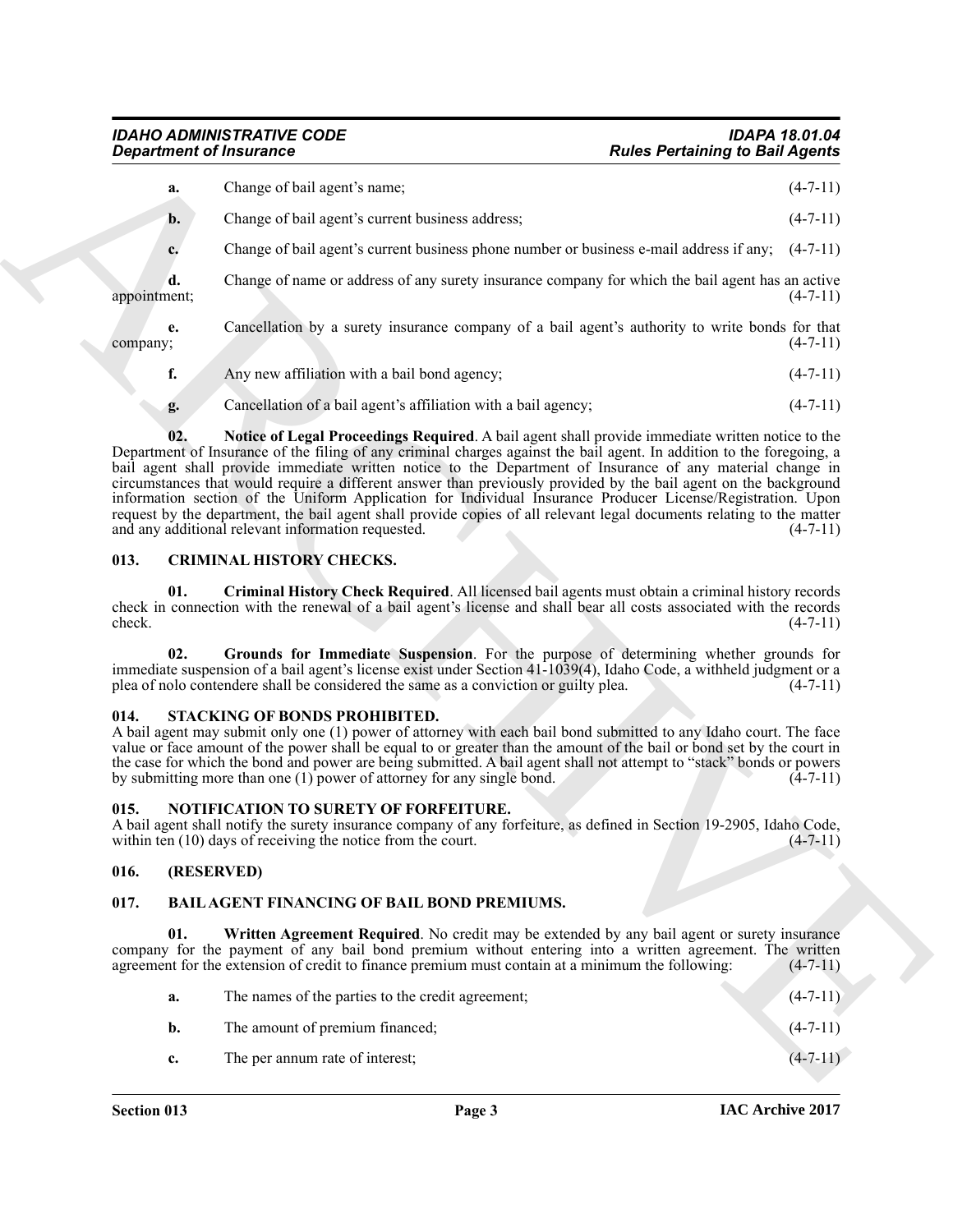| d. | The scheduled premium payment dates; and | $(4-7-11)$ |
|----|------------------------------------------|------------|
|----|------------------------------------------|------------|

<span id="page-3-4"></span>**e.** Signatures and dates of signatures of all parties to the credit agreement. (4-7-11)

**02. Early Surrender for Failure to Pay**. If failure to pay premiums due under a credit arrangement may result in the early surrender of the defendant, that fact must be clearly set forth in the written credit agreement. Early surrender for failure to make premium or interest payments when due must be handled in accordance with Section 41-1044, Idaho Code, and neither the bail agent nor the surety shall be entitled to seek recovery of any amounts unpaid as of the date of surrender. (4-7-11)

<span id="page-3-3"></span>**03. Collateral for Credit Agreement**. If the credit agreement is to be collateralized, the collateral must not be excessive in relation to the amount of premium financed, must be separate and apart from any collateral used in the bail bond transaction, must be described in the credit agreement or in an attachment to the agreement, and must be handled in accordance with Section 41-1043, Idaho Code. (4-7-11)

#### <span id="page-3-5"></span><span id="page-3-0"></span>**018. PAYMENT OF FORFEITURE.**

**Experiment of Insurance**<br> **A lies contained the state of the contained in the state of the state of the state of the state of the state of the state of the state of the state of the state of the state of the state of the** It is a violation of Section 41-1329(6), Idaho Code, for a bail surety to intentionally, or with such frequency as to indicate a general business practice, fail to pay a claim for forfeiture after liability for payment has become reasonably clear. Liability for payment upon forfeiture is reasonably clear when a defendant has not appeared or has not been brought before the court within one hundred eighty 180 days after the entry of the order of forfeiture, or a motion to set aside the forfeiture, in whole or in part, has not been filed with the court within five (5) business days after the expiration of the one hundred eighty  $(180)$  day period following the order of forfeiture pursuant to the Idaho Bail Act.  $(4-7-11)$ Bail Act. (4-7-11)

#### <span id="page-3-1"></span>**019. SEVERABILITY.**

If any provision of this Rule is for any reason held to be invalid, the remainder of the Rule shall not be affected thereby.  $(4-7-11)$ 

#### <span id="page-3-2"></span>**020. -- 999. (RESERVED)**